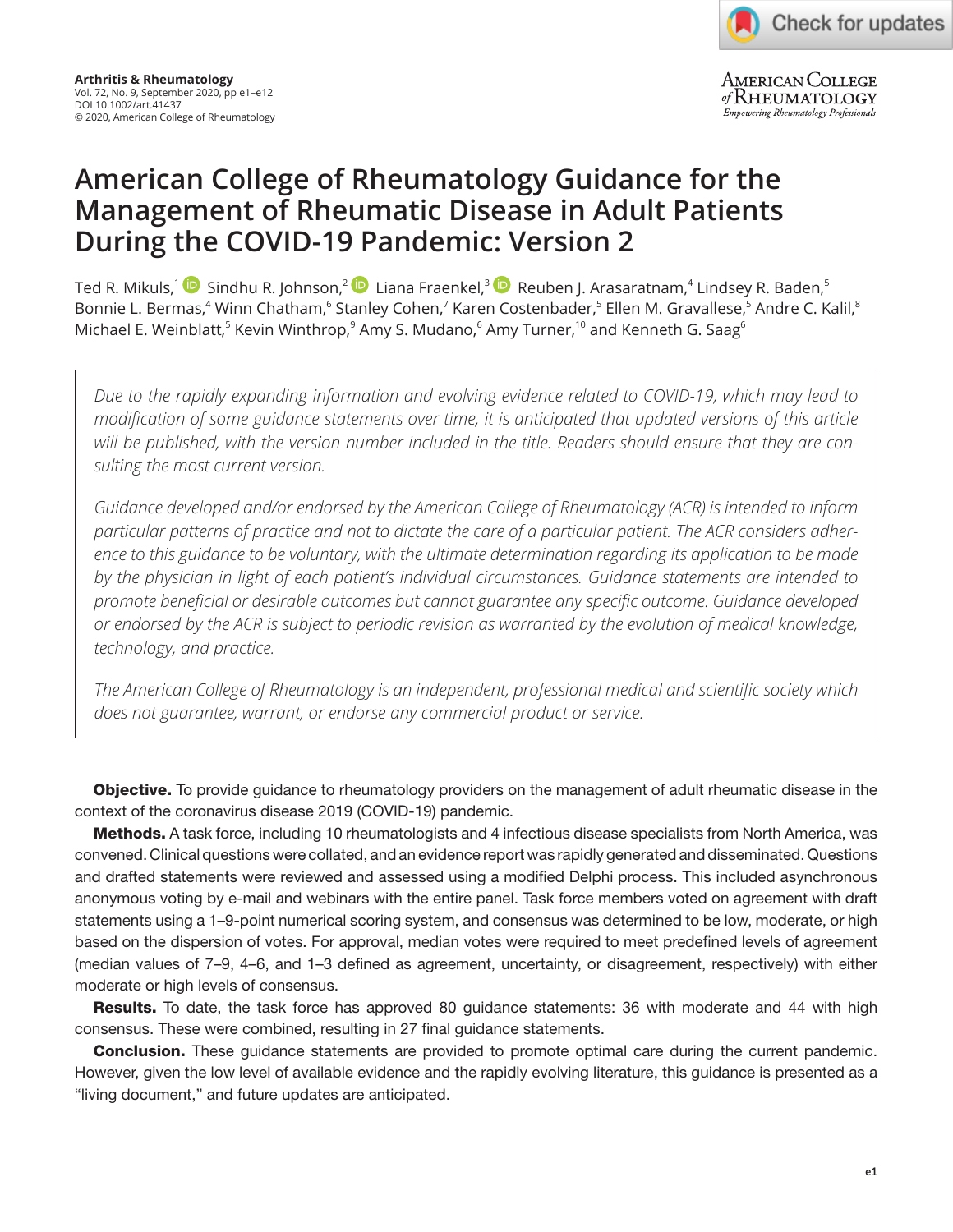# **INTRODUCTION**

Since its initial outbreak in Wuhan, China, coronavirus disease 2019 (COVID-19) has rapidly evolved into a worldwide pandemic (1). Caused by infection with severe acute respiratory syndrome coronavirus 2 (SARS–CoV-2), COVID-19 has impacted millions of lives and has contributed to a growing number of deaths worldwide. The pandemic poses a substantial challenge for both rheumatology providers and patients since serious infection is a well-recognized cause of morbidity and mortality across a number of rheumatic diseases. Therefore, there is an urgent need to address important questions regarding COVID-19 risk and prevention as well as the safety surrounding the administration of rheumatic disease treatments.

The American College of Rheumatology (ACR) convened the COVID-19 Clinical Task Force on March 26, 2020, charged by ACR leadership to rapidly provide guidance to rheumatology providers relevant to the management of rheumatic disease in adult patients during the pandemic. Clinical guidance generated from this effort is intended to aid in the care of individual patients, but it is not meant to supplant clinical decision-making. Modifications to treatment plans, particularly in patients with complex conditions, are highly disease-, patient-, geography-, and time-specific and, therefore, must be individualized as part of a shared decision-making process. Although substantial attention has been given to the use of rheumatology treatments (e.g., hydroxychloroquine [HCQ], chloroquine [CQ], interleukin-6 [IL-6] receptor inhibition) in the prevention and management of COVID-19 and associated inflammatory sequelae of infection, the guidance provided in this report is limited to the management of rheumatic disease and does not address

Dr. Mikuls has received consulting fees, speaking fees, and/or honoraria from Pfizer (less than \$10,000) and research support from Bristol Myers Squibb and Horizon. Dr. Johnson has received consulting fees and/or honoraria from Boehringer Ingelheim and Ikaria (less than \$10,000 each) and research support from GlaxoSmithKline, Corbus, Roche, Merck, Boehringer Ingelheim, and Bayer. Dr. Chatham has received consulting fees, speaking fees, and/or honoraria from ChemoCentryx, Sobi, and Novartis (less than \$10,000 each) and research support from Bristol Myers Squibb, Janssen, and GlaxoSmithKline. Dr. Cohen has received consulting fees, speaking fees, and/or honoraria from Amgen, AbbVie, Bristol Myers Squibb, Eli Lilly, Genentech, Gilead, and Roche (less than \$10,000 each) and from Pfizer (more than \$10,000), and research support from Amgen, AbbVie, Bristol Myers Squibb, Eli Lilly, Gilead, Genentech, Pfizer, and Roche. Dr. Costenbader has received research support from AstraZeneca, GlaxoSmithKline,

the management of COVID-19 and/or its complications. Furthermore, the guidance herein is presented as a "living" document, recognizing that evidence is evolving rapidly and the ACR anticipates the need for updates of this guidance as such evidence becomes available.

### **METHODS**

**Clinical questions.** A task force leadership group (TRM, KGS, LF, SRJ) generated initial questions and clinical scenarios to address. Initial questions were informed by review of "Frequently Asked Questions" posted by rheumatology patients on patientfacing web sites hosted by the national Arthritis Foundation (2), CreakyJoints (3), and the Global Healthy Living Foundation (4). Questions were categorized into 4 overlapping domains: 1) risk assessment and prevention, 2) use of rheumatic disease treatments in patients at risk for exposure, 3) rheumatic disease treatment immediately following known SARS–CoV-2 exposure (e.g., community-related exposure as defined by the Centers for Disease Control and Prevention [CDC]), and 4) management of rheumatic disease in the context of COVID-19. The task force agreed that the perspective of the guidance should be that of managing clinicians and their individual patients but that some attention should be directed to a societal perspective, when relevant, around potential issues of availability of specific antirheumatic therapies being considered for treatment of COVID-19. Following an initial task force webinar on March 26, 2020, 4 separate subgroups were formed to address and refine questions in each domain. The task force included 14 members from North America and comprised 10 rheumatologists and 4 infectious disease

Janssen, Eli Lilly, and Merck. Dr. Gravallese has received salary support from the *New England Journal of Medicine* (more than \$10,000) and has received royalties as an editor for UptoDate and the textbook *Rheumatology*. Dr. Weinblatt has received consulting fees, speaking fees, and/or honoraria from AbbVie, Amgen, Canfite, Crescendo Bioscience, Gilead, GlaxoSmithKline, Horizon, Johnson & Johnson, Merck, Novartis, Pfizer, Roche/Genentech, Samsung, Sanofi, Scipher Medicine, and Setpoint Medical (less than \$10,000 each) and from Bristol Myers Squibb, Corrona, Eli Lilly, and Pfizer (more than \$10,000 each), owns stock or stock options in Lycera, Vorso, Scipher Medicine, Immedix, and Canfite, receives royalties as co-editor of the textbook *Rheumatology*, and has received research support from Amgen, Bristol Myers Squibb, Eli Lilly, Crescendo Bioscience, and Sanofi. Dr. Winthrop has received consulting fees, speaking fees, and/ or honoraria from Bristol Myers Squibb, Eli Lilly, Roche, Gilead, Pfizer and GlaxoSmtihKline (less than \$10,000 each) and from AbbVie and UCB (more than \$10,000 each) and research support from Pfizer and Bristol Myers Squibb. Dr. Saag has received consulting fees, speaking fees, and/or honoraria from AbbVie, Bayer, GlaxoSmithKline, Behring, Daiichi Sankyo, Gilead, Radius, and Roche/ Genentech (less than \$10,000 each) and from Amgen (more than \$10,000) and research support from Amgen and Radius. No other disclosures relevant to this article were reported.

Address correspondence to Ted R. Mikuls, MD, MSPH, University of Nebraska Medical Center, Division of Rheumatology, 986270 Nebraska Medical Center, Omaha, NE 68198. Email: [tmikuls@unmc.edu](mailto:tmikuls@unmc.edu).

Submitted for publication July 7, 2020; accepted July 9, 2020.

No part of this article may be reproduced, stored, or transmitted in any form or for any means without prior permission in writing. For permission information contact [permissions@wiley.com](mailto:permissions@wiley.com). For information about purchasing reprints contact [commercialreprints@wiley.com.](mailto:commercialreprints@wiley.com)

Supported by the American College of Rheumatology.

<sup>1</sup> Ted R. Mikuls, MD, MSPH: University of Nebraska Medical Center, Omaha, and VA Nebraska–Western Iowa Health Care System, Omaha, Nebraska; <sup>2</sup>Sindhu R. Johnson, MD, PhD: Toronto Western Hospital, Mount Sinai Hospital, and University of Toronto, Toronto, Ontario, Canada; <sup>3</sup>Liana Fraenkel, MD, MPH: Berkshire Health Systems, Pittsfield, Massachusetts, and Yale University, New Haven, Connecticut; <sup>4</sup>Reuben J. Arasaratnam, MD, MPH, Bonnie L. Bermas, MD: University of Texas Southwestern Medical Center, Dallas; <sup>5</sup>Lindsey R. Baden, MD, Karen Costenbader, MD, MPH, Ellen M. Gravallese, MD, Michael E. Weinblatt, MD: Brigham and Women's Hospital, Boston, Massachusetts; <sup>6</sup>Winn Chatham, MD, Amy S. Mudano, MPH, Kenneth G. Saag, MD, MSc: University of Alabama at Birmingham; <sup>7</sup>Stanley Cohen, MD: Metroplex Clinical Research Center, Dallas, Texas; <sup>8</sup>Andre C. Kalil, MD, MPH: University of Nebraska Medical Center, Omaha; 9 Kevin Winthrop, MD, MPH: Oregon Health and Science University, Portland; <sup>10</sup>Amy Turner: American College of Rheumatology, Atlanta, Georgia.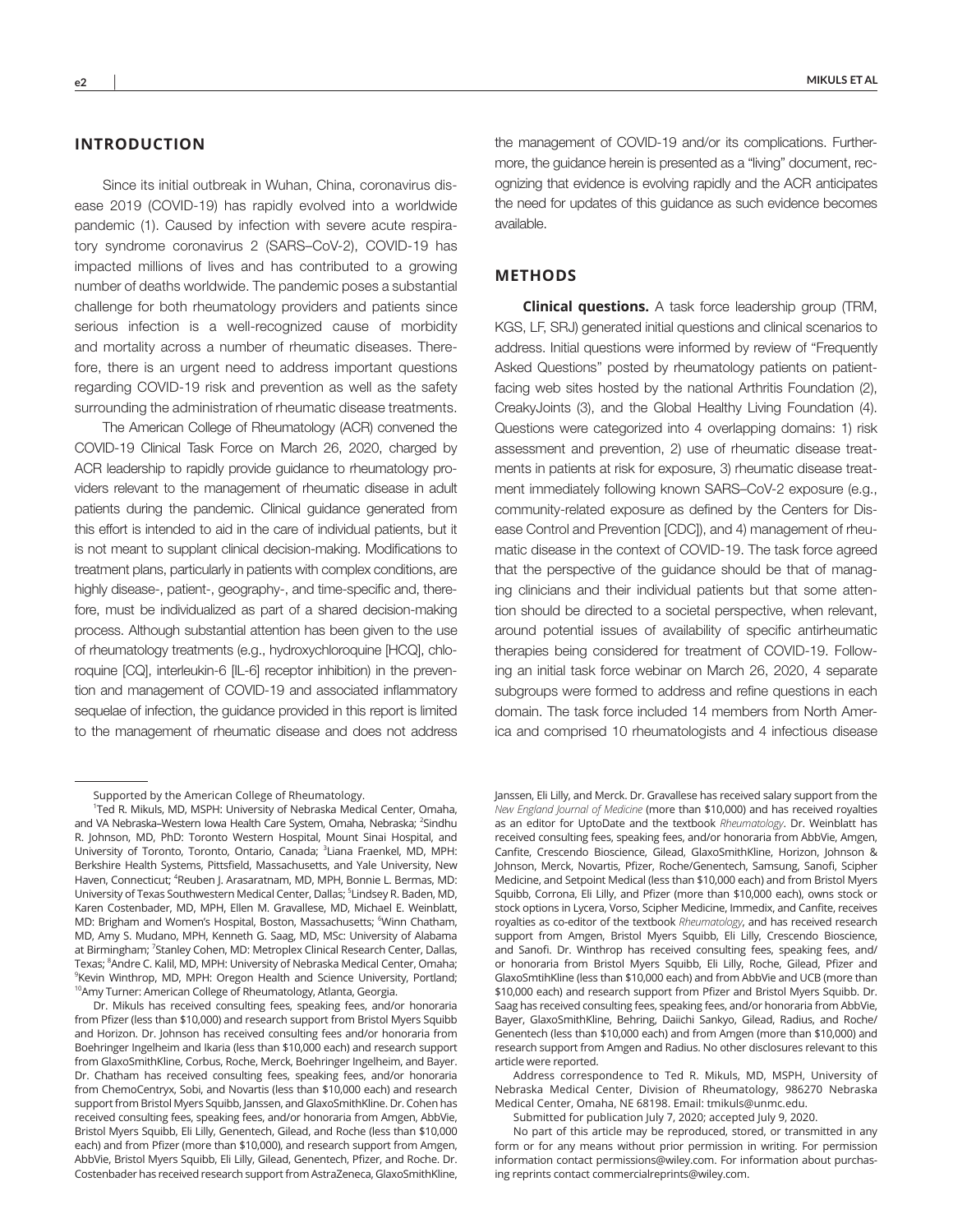| Date(s)     | Milestone                                                                                            |
|-------------|------------------------------------------------------------------------------------------------------|
| 2019        |                                                                                                      |
| December    | Initial cases of novel coronavirus pneumonia<br>identified in Wuhan, China                           |
| 2020        |                                                                                                      |
| January 21  | First (travel-related) case of COVID-19 in US<br>(Washington state)                                  |
| March 11    | COVID-19 declared pandemic by World Health<br>Organization                                           |
| March 26    | ACR COVID-19 Clinical Task Force convened-<br>initial webinar                                        |
| March 26-30 | Task force subgroups refine clinical questions<br>and gather evidence                                |
| March 31    | Evidence report disseminated to task force<br>members                                                |
| April 1-3   | Initial task force vote on statements/questions                                                      |
| April 4     | Results of round one voting reviewed,<br>discussed via webinar                                       |
| April 5-6   | Draft statements generated for additional<br>consideration                                           |
| April 7-8   | Second round of task force voting                                                                    |
| April 8     | Final statements reviewed and refined via<br>webinar                                                 |
| April 9-10  | Approved statements concatenated into 25<br>recommendations and draft guidance<br>document generated |
| April 11    | Guidance document approved by ACR Board<br>of Directors                                              |
| April 13    | Draft guidance posted on ACR web site                                                                |

Table 1. Timeline in ACR COVID-19 clinical quidance development<sup>\*</sup>

\* ACR = American College of Rheumatology; COVID-19 = coronavirus disease 2019.

specialists with broad expertise in relevant clinical areas and representing different geographic regions, rheumatic disease specialty areas, and clinical practice settings.

**Evidence review.** In addition to refining clinical questions addressed, each subgroup was tasked with gathering evidence that addressed questions within the assigned domains. This nonsystematic evidence review included PubMed searches supplemented by postings from the CDC, US Food and Drug Administration (FDA), and other electronic media sources. Questions and relevant evidence were collated into a single document, which was disseminated by e-mail to the entire task force for review 2 days prior to initial voting.

**Initial voting.** Following the evidence review, an initial round of voting was conducted anonymously by e-mail using a modified Delphi approach as part of the RAND/University of California at Los Angeles (UCLA) appropriateness method (5). The RAND/UCLA appropriateness method has been shown to be highly reproducible (6) and to have content, construct, and predictive validity (7–9). All votes were weighted equally. Task force members were asked to report their level of agreement with 3 general statements in addition to providing graded yes/ no responses to 90 clinical questions. Voting was completed using a numerical rating scale of 1–9 for all items. For the 3 general statements, ratings of 9 corresponded to "complete agreement," 5 corresponded to "uncertain," and 1 corresponded to "complete disagreement." Median vote ratings of 1–3, 4–6, and 7–9 were defined a priori and interpreted as disagreement, uncertainty, and agreement, respectively. For yes/no questions, a voting score of 9 indicated that a positive response was expected "to result in a highly favorable benefit to risk ratio" whereas a voting score of 1 strongly favored a negative response and a voting score of 5 corresponded to uncertainty. For questions, median vote ratings of 1–3, 4–6, and 7–9 were interpreted as no, uncertain, and yes responses, respectively. Panel consensus was also assessed and noted to be "low" when ≥4 votes fell into the 1–3 rating range with ≥4 votes simultaneously falling into the 7–9 rating range. Consensus was deemed to be "high" when all 14 votes fell within a single tertile, with all other combinations considered to reflect "moderate" levels of consensus.

**Review of initial voting results and generation of**  draft guidance statements. Results from the first round of voting were reviewed and discussed as part of a task force webinar on April 4, 2020 (Table 1). Discussion was focused on

Table 2. General quidance for patients with rheumatic disease\*

| Guidance statement                                                                                                                                                                                                                                                                                                                                                                          | Level of task force<br>consensus |
|---------------------------------------------------------------------------------------------------------------------------------------------------------------------------------------------------------------------------------------------------------------------------------------------------------------------------------------------------------------------------------------------|----------------------------------|
| The risk of poor outcomes from COVID-19 appears to be related primarily to general<br>risk factors such as age and comorbidity.                                                                                                                                                                                                                                                             | High                             |
| Patients should be counseled on general preventive measures, e.g., social distancing<br>and hand hygiene.                                                                                                                                                                                                                                                                                   | High                             |
| As part of a shared decision-making process between patients and rheumatology<br>providers, select measures to reduce health care encounters and potential exposure<br>to SARS-CoV-2 (beyond general preventive measures) may be reasonable, e.g.,<br>reduced frequency of laboratory monitoring, optimal use of telehealth, increased<br>dosing intervals between intravenous medications. | Moderate to high                 |
| If indicated, glucocorticoids should be used at the lowest dose possible to control<br>rheumatic disease, regardless of exposure or infection status.                                                                                                                                                                                                                                       | Moderate to high                 |
| Glucocorticoids should not be abruptly stopped, regardless of exposure or infection<br>status.                                                                                                                                                                                                                                                                                              | High                             |
| If indicated, ACE inhibitors or ARBs should be continued in full doses or initiated.<br>$\pm$ COUD 10 = concerning disease 2010; CADC CeV2 = course cause membranes medicines concerning 2: ACE                                                                                                                                                                                             | Moderate to high                 |

\* COVID-19 = coronavirus disease 2019; SARS–CoV-2 = severe acute respiratory syndrome coronavirus 2; ACE = angiotensin-converting enzyme; ARB = angiotensin receptor blocker.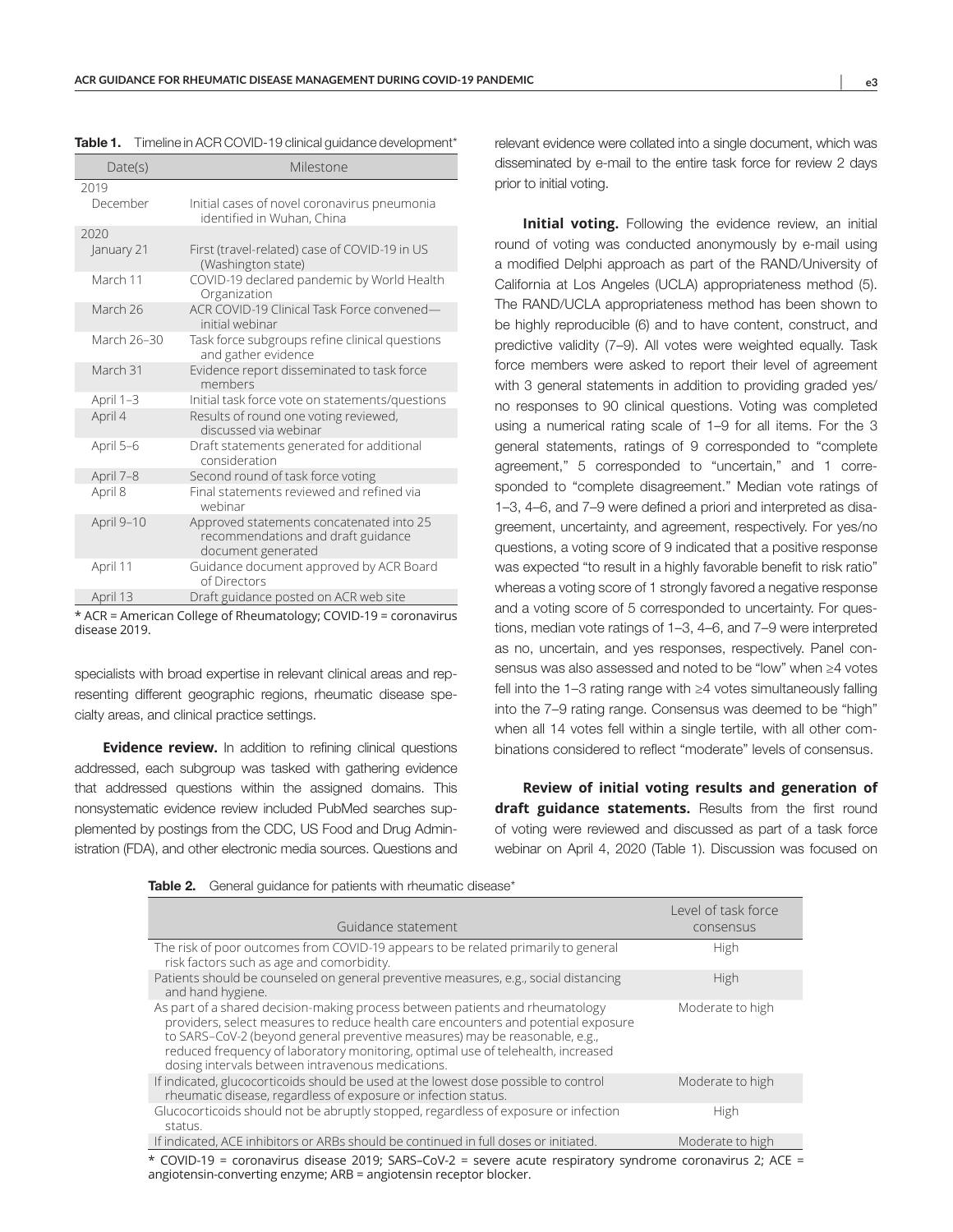questions and/or statements with median votes reflecting uncertainty and with low or moderate consensus. Panelists were given the opportunity to comment on all of the items presented in the initial voting process. Informed by voting results and discussion, the task force leadership group drafted guidance statements for further consideration.

**Second round of voting and guidance approval.** Draft statements were sent to task force members and agreement was assessed by e-mail, again using an anonymous voting process as detailed above. Guidance statements receiving a median vote rating of 7–9 with moderate or high consensus were approved as recommendations (10). Results from the second round of voting were presented to the task force during a third webinar on April 8, 2020, and minor revisions to statements were made through an iterative process until consensus was achieved. To minimize redundancy and overlap, the approved statements were combined to generate final guidance statements with the agreement of task force members ascertained via e-mail. The ACR Board of Directors approved these recommendations on April 11, 2020. A similar approach was used for changes and/or additions made to the guidance document that followed its initial approval.

# **RESULTS**

Of the 81 guidance statements considered in round 2 voting, 77 received median vote ratings of 7, 8, or 9 and were also associated with moderate consensus ( $n = 36$ ) or high consensus  $(n = 41)$ , the predefined threshold for approval (Supplementary Tables 1–6, on the *Arthritis & Rheumatology* web site at [http://](http://onlinelibrary.wiley.com/doi/10.1002/art.41437/abstract) [onlinelibrary.wiley.com/doi/10.1002/art.41437/abstract](http://onlinelibrary.wiley.com/doi/10.1002/art.41437/abstract)). There were 2 draft statements receiving a median vote rating of <7 (Supplementary Tables 5 and 6) and 2 additional statements with

a median vote rating of ≥7 that were accompanied by low consensus (Supplementary Tables 2 and 3b). The process resulted in 25 final guidance statements that were posted online by the ACR in draft form on April 13, 2020. These include guidance on 1) general considerations relevant to risk assessment, prevention, and the use of glucocorticoids, angiotensin-converting enzyme (ACE) inhibitors, or angiotensin receptor blockers (ARBs) (Table 2), 2) ongoing treatment of patients with stable rheumatic disease in the absence of infection or SARS–CoV-2 exposure and considerations specific to systemic lupus erythematosus (SLE) (Table 3), 3) treatment of newly diagnosed or active rheumatic disease in the absence of infection or SARS–CoV-2 exposure (Table 4), 4) treatment of rheumatic disease after SARS–CoV-2 exposure (Table 5), and 5) rheumatic disease treatment in the context of documented or presumptive COVID-19 (Table 5).

Following approval and publication of these initial 25 guidance statements, the task force approved 3 additional statements (Supplementary Table 7, on the *Arthritis & Rheumatology* website at <http://onlinelibrary.wiley.com/doi/10.1002/art.41437/abstract>). Two of these statements were combined, leading to a total of 27 guidance statements.

Evidence supporting the final recommendations was universally of very low quality: either indirect and/or limited to case series or retrospective cohort studies of COVID-19 patients with limited or no information on underlying rheumatic disease status. Available evidence is summarized below, organized by risk assessment, infection prevention, and rheumatic disease treatments.

**Risk assessment.** To our knowledge, there is currently no evidence identifying risk factors for poor outcome with COVID-19 that are specific to rheumatic disease. Based on preliminary retrospective cohort studies (11–14), risk factors for poor outcome with COVID-19 include older age (e.g., >65 years) and select comorbidities such as chronic lung disease, hypertension,

Table 3. Guidance for ongoing treatment of patients with stable rheumatic disease in the absence of infection or known SARS–CoV-2 exposure and in patients with SLE\*

| Guidance statement                                                                                                                                                                                                                                                                                                                  | Level of task<br>force consensus |
|-------------------------------------------------------------------------------------------------------------------------------------------------------------------------------------------------------------------------------------------------------------------------------------------------------------------------------------|----------------------------------|
| Ongoing treatment in patients with stable rheumatic disease<br>HCQ/CQ, SSZ, MTX, LEF, immunosuppressants (e.g., tacrolimus, CSA, MMF, AZA), biologics, JAK<br>inhibitors, and NSAIDs may be continued. (This includes patients with GCA with an indication,<br>in whom IL-6 receptor inhibitors should be continued, if available.) | Moderate to high                 |
| Denosumab may still be given, extending dosing intervals to no longer than every 8 months, if<br>necessary to minimize health care encounters.                                                                                                                                                                                      | Moderate                         |
| For patients with a history of vital organ-threatening rheumatic disease, immunosuppressants<br>should not be dose-reduced.                                                                                                                                                                                                         | Moderate                         |
| Treatment of SLF                                                                                                                                                                                                                                                                                                                    |                                  |
| For patients with newly diagnosed disease, HCQ/CQ should be started at full dose, when<br>available.                                                                                                                                                                                                                                | High                             |
| For pregnant women with SLE, HCQ/CQ should be continued at the same dose, when available.                                                                                                                                                                                                                                           | High                             |
| If indicated, belimumab may be initiated.                                                                                                                                                                                                                                                                                           | Moderate                         |

\* SARS–CoV-2 = severe acute respiratory syndrome coronavirus 2; SLE = systemic lupus erythematosus; HCQ = hydroxychloroquine; CQ = chloroquine; SSZ = sulfasalazine; MTX = methotrexate; LEF = leflunomide; CSA = cyclosporin A; MMF = mycophenolate mofetil; AZA = azathioprine; NSAIDs = nonsteroidal antiinflammatory drugs; GCA = giant cell arteritis; IL- $6$  = interleukin-6.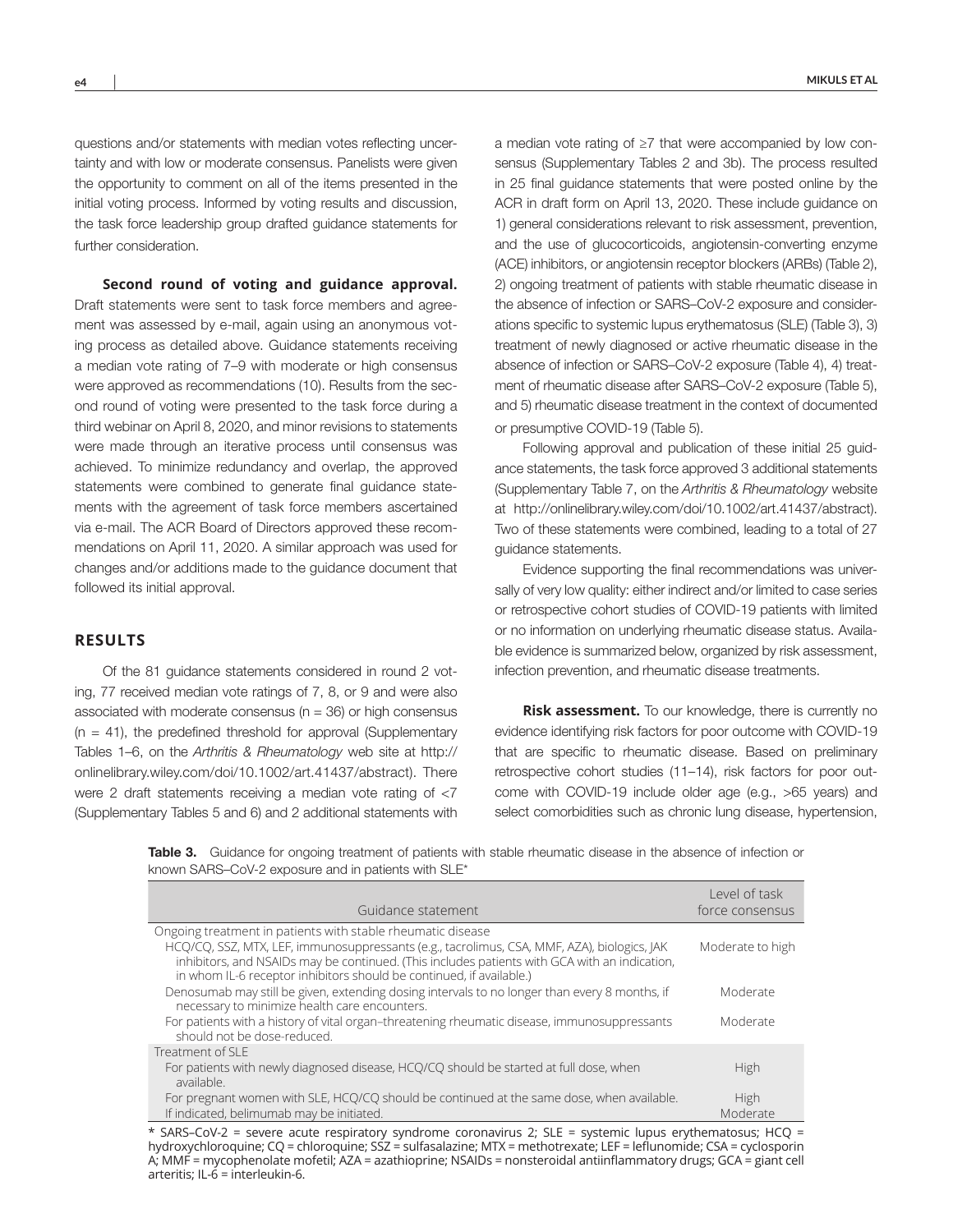| Guidance statement                                                                                                                                                                                                                                                                                                                             | Level of task<br>force consensus |  |
|------------------------------------------------------------------------------------------------------------------------------------------------------------------------------------------------------------------------------------------------------------------------------------------------------------------------------------------------|----------------------------------|--|
| Inflammatory arthritis                                                                                                                                                                                                                                                                                                                         |                                  |  |
| For patients whose disease is well-controlled with HCQ/CQ, this DMARD should be<br>continued when available; when unable to access (including in patients with active or<br>newly diagnosed disease), switching to a different conventional synthetic DMARD (either<br>as monotherapy or as part of combination therapy) should be considered. | Moderate to high                 |  |
| For patients whose disease is well-controlled with an IL-6 receptor inhibitor, this DMARD<br>should be continued when available; when unable to access the agent, switching to a<br>different biologic should be considered. <sup>†</sup>                                                                                                      | Moderate                         |  |
| For patients with moderate-to-high disease activity despite optimal conventional synthetic<br>DMARDs, biologics may be started. <sup>†</sup>                                                                                                                                                                                                   | <b>High</b>                      |  |
| For patients with active or newly diagnosed inflammatory arthritis, conventional synthetic<br>DMARDs may be started or switched.                                                                                                                                                                                                               | Moderate                         |  |
| If indicated, low-dose glucocorticoids $(\leq 10 \text{ mg}$ prednisone equivalent/day) or NSAIDs may<br>be started.                                                                                                                                                                                                                           | Moderate to high                 |  |
| Other rheumatic diseases                                                                                                                                                                                                                                                                                                                       |                                  |  |
| For patients with systemic inflammatory or vital organ-threatening disease (e.g., lupus<br>nephritis or vasculitis), high-dose glucocorticoids or immunosuppressants (e.g.,<br>tacrolimus, CSA, MMF, AZA) may be initiated.                                                                                                                    | Moderate                         |  |
| In the context of a drug shortage due to COVID-19, new HCQ/CQ prescriptions for non-<br>FDA-approved indications should be avoided.                                                                                                                                                                                                            | High                             |  |
| $*$ CADC CoV 2 = sovere acute respiratory syndrome coronavirus 2: HCO = bydrowyshloroguine: CO = shloroguing                                                                                                                                                                                                                                   |                                  |  |

Table 4. Guidance for the treatment of newly diagnosed or active rheumatic disease in the absence of infection or known SARS–CoV-2 exposure\*

\* SARS–CoV-2 = severe acute respiratory syndrome coronavirus 2; HCQ = hydroxychloroquine; CQ = chloroquine; DMARD = disease-modifying antirheumatic drug; IL-6 = interleukin-6; NSAIDs = nonsteroidal antiinflammatory drugs; CSA = cyclosporin A; MMF = mycophenolate mofetil; AZA = azathioprine; FDA = US Food and Drug Administration. † The panel noted uncertainty with regard to JAK inhibition in this situation.

cardiovascular disease, chronic kidney disease, obesity, and diabetes mellitus, conditions that are frequently overrepresented among patients with rheumatic disease (15–18). Data linking specific rheumatologic treatments to COVID-19 or its complications are either lacking or, when available, conflicting, and are discussed in detail below.

In addition to older age and comorbidity, a number of laboratory measures have been preliminarily associated with poor

Table 5. Guidance for the treatment of rheumatic disease following known SARS–CoV-2 exposure and in the context of active or presumptive COVID-19\*

| Guidance statement                                                                                                                                                                                                                                                                                                                                                                                                                                                                                                                                                                                                                                           | Level of task force<br>consensus |
|--------------------------------------------------------------------------------------------------------------------------------------------------------------------------------------------------------------------------------------------------------------------------------------------------------------------------------------------------------------------------------------------------------------------------------------------------------------------------------------------------------------------------------------------------------------------------------------------------------------------------------------------------------------|----------------------------------|
| Following SARS-CoV-2 exposure                                                                                                                                                                                                                                                                                                                                                                                                                                                                                                                                                                                                                                |                                  |
| HCO/CO, SSZ, and NSAIDs may be continued.                                                                                                                                                                                                                                                                                                                                                                                                                                                                                                                                                                                                                    | Moderate to high                 |
| Immunosuppressants (e.g., tacrolimus, CSA, MMF, AZA), non-IL-6 biologics, and JAK inhibitors should be stopped<br>temporarily, pending a negative test result for COVID-19 or after 2 weeks of symptom-free observation. <sup>†</sup>                                                                                                                                                                                                                                                                                                                                                                                                                        | Moderate                         |
| In select circumstances, as part of a shared decision-making process, IL-6 receptor inhibitors may be continued.                                                                                                                                                                                                                                                                                                                                                                                                                                                                                                                                             | Moderate                         |
| Documented or presumptive COVID-19                                                                                                                                                                                                                                                                                                                                                                                                                                                                                                                                                                                                                           |                                  |
| Regardless of COVID-19 severity, HCQ/CQ may be continued, but SSZ, MTX, LEF, immunosuppressants, non-IL-6<br>biologics, and JAK inhibitors should be stopped or withheld.                                                                                                                                                                                                                                                                                                                                                                                                                                                                                    | Moderate to high                 |
| For patients with severe respiratory symptoms, NSAIDs should be stopped.‡                                                                                                                                                                                                                                                                                                                                                                                                                                                                                                                                                                                    | Moderate                         |
| In select circumstances, as part of a shared decision-making process, IL-6 receptor inhibitors may be continued.                                                                                                                                                                                                                                                                                                                                                                                                                                                                                                                                             | Moderate                         |
| Reiniating treatment following COVID-19                                                                                                                                                                                                                                                                                                                                                                                                                                                                                                                                                                                                                      |                                  |
| For patients with uncomplicated COVID-19 infections (characterized by mild or no pneumonia and treated in the<br>ambulatory setting or via self-quarantine), consideration may be given to restarting rheumatic disease treatments<br>(e.g., DMARDs, immunosuppressants, biologics, and JAK inhibitors) within 7-14 days of symptom resolution. For<br>patients who have a positive PCR test result for SARS-CoV-2 but are (and remain) asymptomatic, consideration<br>may be given to restarting rheumatic disease treatments (e.g., DMARDs, immunosuppressants, biologics, and JAK<br>inhibitors) 10-17 days after the PCR result is reported as positive. | High                             |
| Decisions regarding the timing of reinitiating rheumatic disease therapies in patients recovering from more severe<br>COVID-19-related illness should be made on a case-by-case basis.                                                                                                                                                                                                                                                                                                                                                                                                                                                                       | High                             |

\* SARS–CoV-2 = severe acute respiratory syndrome coronavirus 2; COVID-19 = coronavirus disease 2019; HCQ = hydroxychloroquine; CQ = chloroquine; SSZ = sulfasalazine; NSAIDs = nonsteroidal antiinflammatory drugs; CSA = cyclosporin A; MMF = mycophenolate mofetil; AZA = azathioprine; IL-6 = interleukin-6; MTX = methotrexate; LEF = leflunomide; DMARDs = disease-modifying antirheumatic drugs; PCR = polymerase chain reaction.

† The panel noted uncertainty with regard to temporarily stopping MTX or LEF in this situation.

‡ The panel demonstrated low consensus with regard to stopping NSAIDs in the absence of severe symptoms.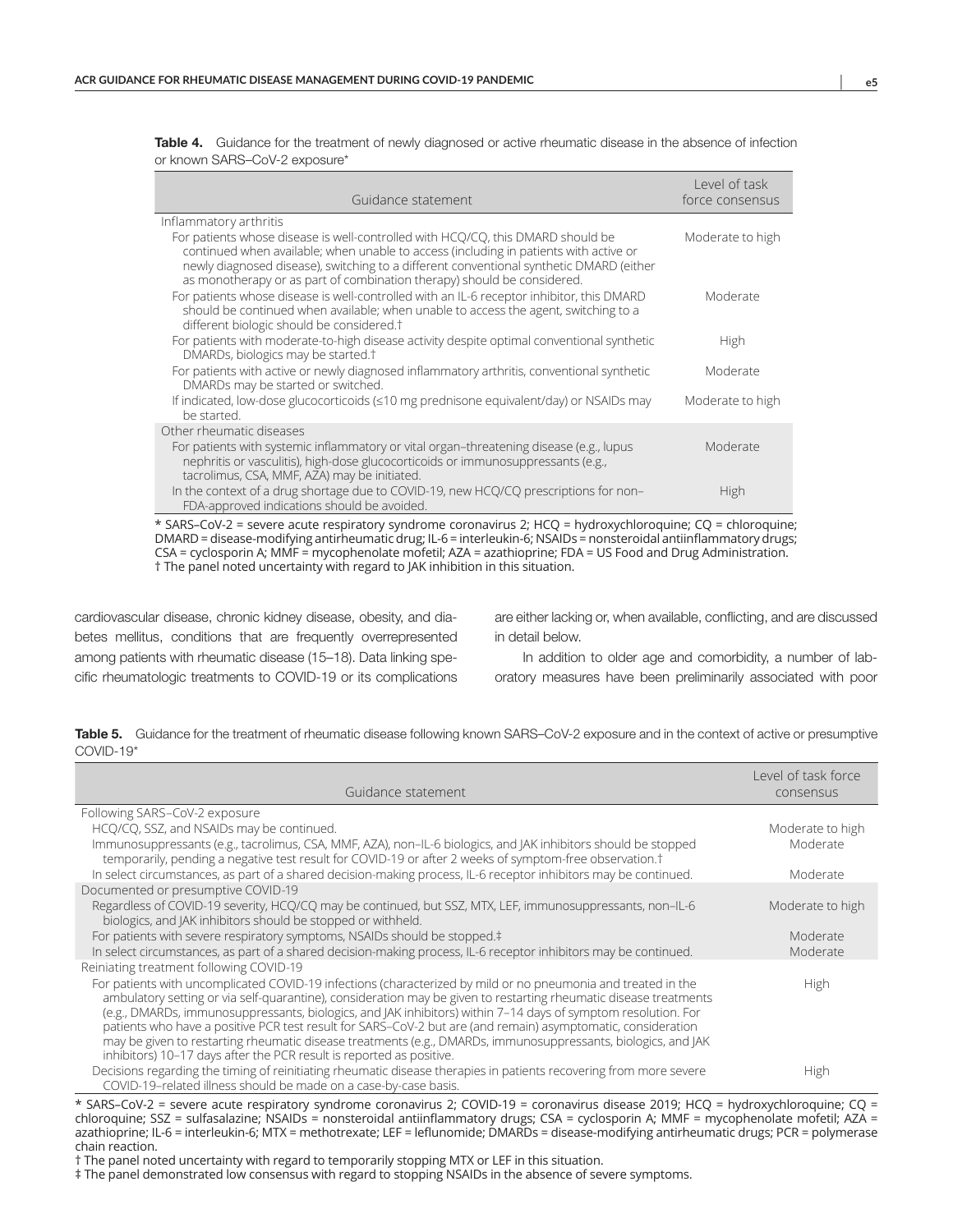outcomes from COVID-19 (11,12). Examined in retrospective cohorts of hospitalized patients, biomarkers predictive of poor outcomes have included lymphopenia (particularly, low CD4+ T cell numbers) and elevations in circulating levels of lactate dehydrogenase, C-reactive protein, IL-6, and D-dimer, among others (19–22). Whether lymphopenia portends "preexisting" risk or is a consequence of more severe infection in hospitalized patients is unclear. Defining the precise role different biomarkers might play in predicting COVID-19 outcomes in the context of rheumatic disease will require further study.

**General infection prevention.** Preventive measures focused on mitigating infection risk and the impact of COV-ID-19 have been widely publicized by the CDC (23,24) and other public health agencies. The task force acknowledged the importance of these measures, recommending that rheumatic disease patients be provided with guidance around their routine adoption. These focus primarily on optimal hand hygiene, social distancing, and wearing a mask in public when social distancing is not possible, among others. As social distancing has emerged as a focal point in public health strategies aimed at preventing SARS–CoV-2 infection, this may have implications for the delivery of rheumatology care, with efforts to reduce health care encounters as a means of preventing virus spread and preserving the health care workforce (25). The task force acknowledged several relevant strategies that could be applied in the context of rheumatology care, including, but not limited to, optimal use of telehealth, reducing the frequency of routine laboratory surveillance when the associated risk of not testing is deemed to be low, using lower-volume laboratories not located within larger health care facilities, or delaying the initiation or redosing of infusion-based treatments when the risk of disease flare is low. The task force endorsed potential temporary delays in performing intravenous administration of zoledronic acid or subcutaneous administration of denosumab (generally given at a health care setting) as two examples (Supplementary Table 4, on the *Arthritis & Rheumatology* web site at [http://online](http://onlinelibrary.wiley.com/doi/10.1002/art.41437/abstract) [library.wiley.com/doi/10.1002/art.41437/abstract\)](http://onlinelibrary.wiley.com/doi/10.1002/art.41437/abstract), recommending that dosing intervals with denosumab not exceed 8 months due to concerns regarding increased vertebral fracture risk following denosumab withdrawal (26).

The task force recognized the importance of social distancing for all patients, including in the workplace when feasible. This may be particularly important for vulnerable patients at increased risk of poor COVID-19 outcomes (e.g., older patients with multimorbidity) and those at increased risk of SARS–CoV-2 exposure (e.g., health care workers). Workplace accommodations, including appropriate personal protective equipment (PPE), to minimize the spread of infection should be made available, and additional accommodations in the absence of PPE may be needed.

**Rheumatic disease treatments***. ACE inhibitors and ARBs*. Recognizing that ACE2 serves as the cellular receptor for SARS–CoV-2 (27), theoretical concerns have been raised regarding therapies known to increase ACE2 expression (a recognized effect of ACE inhibitors and ARBs) (28). Following acute lung injury, ACE2 levels are down-regulated in local tissue, which may lead to excessive activation of the renin–angiotensin– aldosterone system and worsen underlying pneumonia. This has led to the opposing conjecture that ACE inhibitors or ARBs could be beneficial in the context of active infection (29). To date, however, there are insufficient clinical data to support the notion of either detrimental or beneficial effects of these drugs with respect to COVID-19. The American Heart Association, Heart Failure Society of America, and American College of Cardiology have recommended continuation of ACE inhibitors or ARBs for all patients who have been prescribed these agents, with careful deliberation preceding any change in these treatments (30). A recent cohort study demonstrated that among patients with hypertension hospitalized with COVID-19, the use of ACE inhibitors or ARBs was associated with significantly improved survival (31). The task force recommended continued use of ACE inhibitors and ARBs per standard of care in rheumatic disease patients who are most likely to benefit from these agents, such as those with a history or risk of scleroderma renal crisis or those with SLE and hypertension (32,33).

*Nonsteroidal antiinflammatory drugs (NSAIDs).* Although speculation was raised early in the pandemic with regard to NSAID use and possible associations with worse COVID-19 outcomes (34,35), these concerns have yet to be substantiated. The task force endorsed the continued use of these agents and prescription of these medications, when indicated, for newly diagnosed rheumatic disease with the exception that NSAIDs be stopped in those with severe manifestations of COVID-19, such as kidney, cardiac, or gastrointestinal injury, which portend a poor prognosis (36–38). The task force demonstrated low consensus specific to whether NSAIDs should be stopped in the setting of less severe COVID-19, where the use of such agents might provide therapeutic antipyretic and/or antiinflammatory benefit. Others have proposed acetaminophen (or paracetamol) as an alternative to NSAIDs in this situation (39), although appropriate caution is needed as there has been evidence of liver injury accompanying COVID-19 in a proportion of cases (40).

*Glucocorticoids.* The data related to the effects of glucocorticoid treatment in patients infected with SARS–CoV-2 are mixed. Recognizing potential risks associated with the immunosuppressive effects of glucocorticoids, emerging data suggest that their antiinflammatory properties could theoretically mitigate the impact of COVID-19, particularly during the late phases of infection characterized by hyperinflammation and cytokine storm (11,41). Case series suggest that younger patients with a history of solid organ transplantation and those undergoing cancer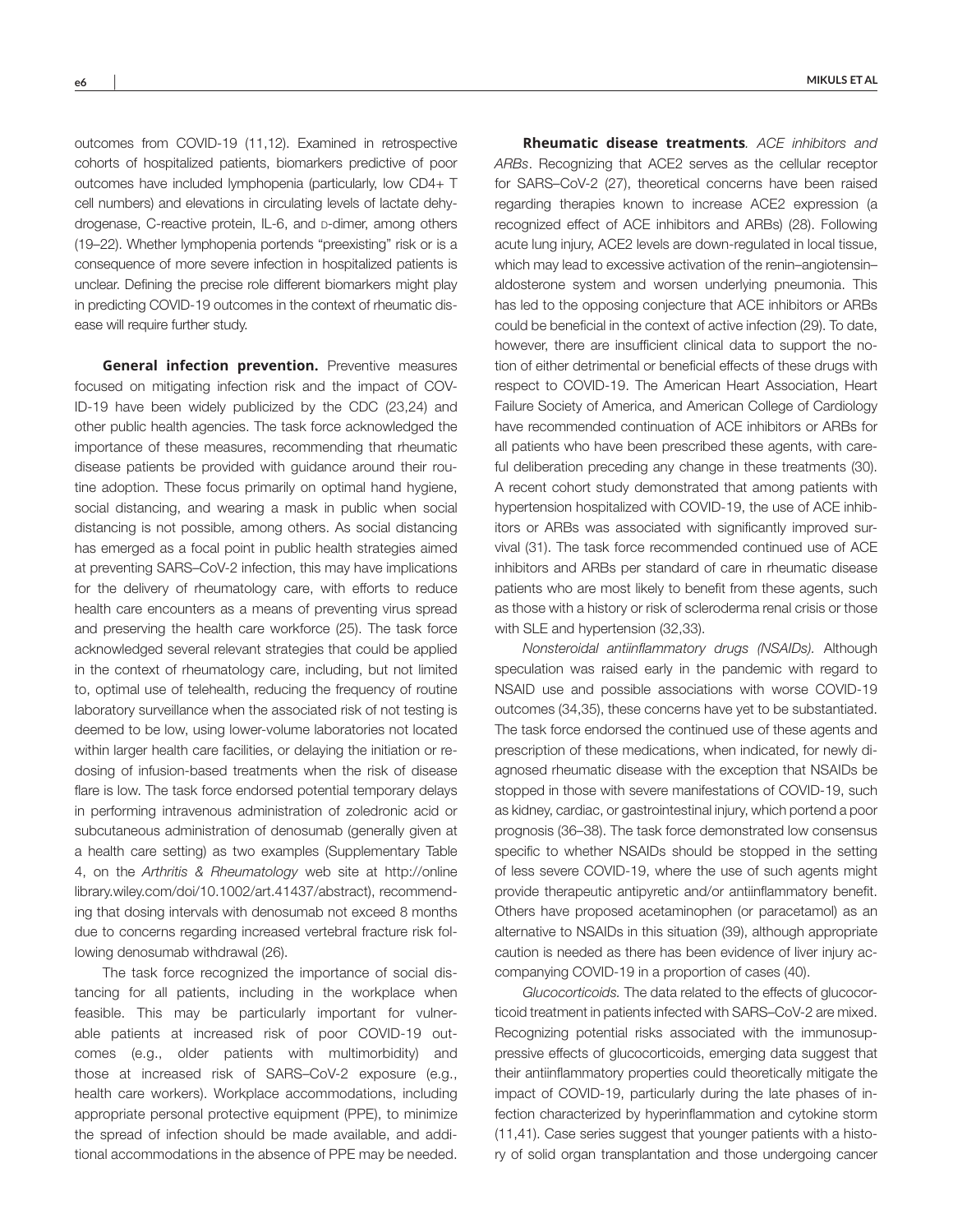chemotherapy living in epidemic areas of Italy, many of whom were receiving glucocorticoids, have not developed severe COVID-19 complications (42). In small hospital-based cohorts, treatment of COVID-19–related acute respiratory distress syndrome with methylprednisolone was associated with improved survival (11) and shorter intensive care unit (ICU) stays (41).

These very limited data suggesting a glucocorticoid benefit in COVID-19 are balanced by indirect data from other viral infections suggesting that there is no meaningful benefit, or even that there may be harm. There are no clinical data, for instance, suggesting benefit from glucocorticoids in the treatment of airway infections related to respiratory syncytial virus, influenza, SARS–CoV-1, or Middle East respiratory syndrome (MERS; caused by a separate coronavirus) (43). Furthermore, in one study of patients with SARS–CoV-1 pneumonia, the use of glucocorticoids was associated with worse outcomes (44). Likewise, glucocorticoid treatment in influenza pneumonia has been associated with significantly worse outcomes including higher mortality, more secondary bacterial infections, and increased length of ICU stay (45). In addition to being associated with reactivation of herpes zoster (46,47), glucocorticoid treatment is associated with a dose-dependent risk of serious bacterial and opportunistic infections (48). This latter concern may be particularly salient, as it was demonstrated in at least one Chinese case series that up to one-half of all COVID-19–related deaths were attributable to secondary bacterial infection (49).

Acknowledging controversies in the available evidence, the task force endorsed continued standard-of-care glucocorticoid administration, avoidance of abrupt treatment withdrawal (given the possibility of hypothalamic–pituitary–adrenal axis suppression [50]), and use of the lowest effective doses to control underlying rheumatic disease manifestations. The panel further endorsed the use of low-dose glucocorticoids when clinically indicated and acknowledged that higher doses in the context of severe, vital organ–threatening disease may be necessary even following SARS–CoV-2 exposure.

*Conventional synthetic disease-modifying antirheumatic drugs (csDMARDs).* Risks of serious infection with HCQ, CQ, sulfasalazine (SSZ), leflunomide (LEF), and methotrexate (MTX) are relatively small, particularly when given as monotherapies (51,52). This fact informed the task force's recommendation to continue or initiate these therapies, when needed, in the absence of infection or known SARS–CoV-2 exposure. The task force recommended that either HCQ or SSZ could be continued post–SARS–CoV-2 exposure (expressing uncertainty regarding MTX and LEF in this situation) but recommended temporarily withholding SSZ, LEF, and MTX in the setting of active infection. This latter recommendation specific to SSZ stemmed primarily from concerns that adverse effects from this agent (e.g., gastrointestinal upset, diarrhea, hepatitis, cytopenias, and rarely, pneumonitis) could be confused with signs of COVID-19 infection or could be detrimental, and that temporarily withholding this treatment would be unlikely to result in significant rheumatic disease flares.

Despite lack of support from rigorously conducted clinical trials (53–57), HCQ and CQ have been widely used in the treatment of COVID-19. As a result, supply chain issues for both agents have been reported (58). Recognizing the possibility that antimalarial therapy may not be available for all patients, the task force recommended that other csDMARDs could be used in place of HCQ/CQ in the context of inflammatory arthritis. The task force also recommended that in the setting of concerns regarding drug availability, new prescriptions of HCQ/CQ should be limited to patients with FDA-approved indications. The task force achieved strong levels of agreement and high consensus with regard to the continued use of HCQ/CQ in the management of SLE, when possible. It has been shown that therapeutic drug levels (>500 ng/ ml in blood) can be achieved with optimal HCQ dosing strategies and that circulating drug concentrations below this threshold are associated with higher disease activity and increased flare risk in SLE (59,60). In addition to being associated with improved pregnancy outcomes in women with SLE (61), continued use of HCQ in SLE decreases the risk of flare and reduces the risk of longerterm morbidity and mortality (62,63).

Noting this relatively favorable risk/benefit profile, the task force endorsed the continued use of HCQ/CQ, if available, including in the setting of SARS–CoV-2 infection. The panel acknowledged, however, the need for surveillance accompanying HCQ/ CQ administration in hospitalized patients, based on rare reports of cardiotoxicity. Cardiotoxicity risk may be heightened in the context of myocardial injury (reported with COVID-19 [64]) and/ or coadministration of other drugs, such as azithromycin, that are known to prolong the QT interval (65,66).

*Biologics, immunosuppressants, and JAK inhibitors.* Biologics and JAK inhibitors have been associated with an increased risk of serious infection compared to conventional DMARDs (67– 73). Most reports to date have focused on the risk of bacterial and opportunistic infections. Less attention has been directed to viral, and particularly viral respiratory, infections. An exception is the increased risk of herpes zoster observed with JAK inhibition (74–76). Although mechanisms linking these agents to the reactivation of herpes zoster are unclear, dampening of innate antiviral effects of type I and type II interferons has been suggested to play a role (77).

Conducted primarily in the context of rheumatoid arthritis, studies examining tapering or discontinuation of biologics or JAK inhibitors suggest that a large proportion of patients experience rheumatic disease flare (78–81). This is relevant because underlying inflammation or disease activity has been implicated as a risk factor for infection (82,83), a risk that may be heightened further in the context of "rescue" glucocorticoids. Although biologic therapies are associated with an increased risk of hospitalization due to serious infection, at least one report in rheumatoid arthritis has suggested that they are associated with a reduced risk of sepsis or fatal outcome, as compared to nonbiologic DMARDs, among patients developing serious infection with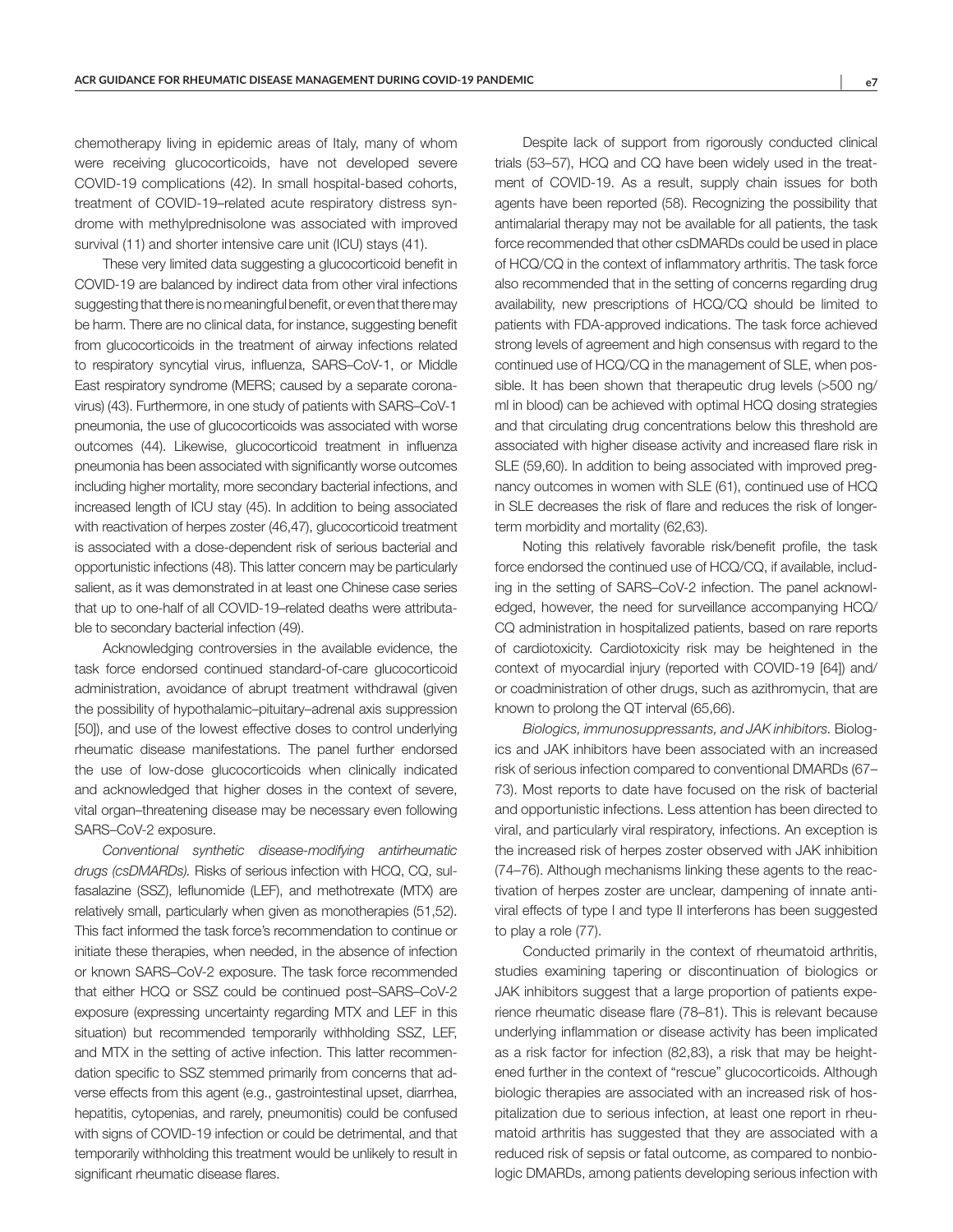these therapies (84). These data provide support for the task force's recommendation to continue all immunosuppressants (e.g., tacrolimus, cyclosporin A [CSA], mycophenolate mofetil [MMF], or azathioprine), biologics, and JAK inhibitors in patients with stable rheumatic disease in the absence of COVID-19 or SARS–CoV-2 exposure. For patients with inflammatory arthritis in whom optimal csDMARD therapy has been unsuccessful, or those treated with an IL-6 receptor inhibitor facing a potential drug shortage (25), the task force recommended consideration of a biologic treatment but expressed uncertainty with regard to the safety of JAK inhibition in either situation. This uncertainty centered on a reported dampening of innate antiviral pathways with JAK inhibition (76).

In contrast, emerging data suggest that some immunosuppressants, biologics, and/or JAK inhibitors could theoretically mitigate the severe impact of COVID-19, favoring their continued use or initiation in the management of rheumatic disease (85). MMF, for instance, has been associated with improved survival following MERS-CoV infection (86), while CSA inhibits coronavirus replication in vitro (87,88). Baracitinib, a JAK inhibitor, interferes with cellular endocytosis and could theoretically impair cellular entry of SARS–CoV-2 (43,89). Whether this property impacts infection risk is unknown. Indeed, National Institutes of Health guidelines have recommended against the use of JAK inhibitors in the treatment of COVID-19 given their "broad immunosuppressive effect" (90). In a small, uncontrolled cohort study of 21 patients with COVID-19 (none with rheumatic disease and all with severe/critical respiratory involvement), tocilizumab administration was associated with marked clinical improvement (91). Recognizing that hyperinflammation and cytokine storm appear to play a central role in severe manifestations of COVID-19 (92), select cytokine inhibitors (along with glucocorticoids and other targeted small molecules) have been proposed as potential treatments, with many of these agents under active investigation in randomized controlled trials (RCTs) (93–97).

In the absence of robust RCT data to support their continued use, the task force recommended temporarily withholding or stopping all non–IL-6 biologics, immunosuppressants (e.g., tacrolimus, CSA, MMF, and azathioprine), and JAK inhibitors in the context of documented or presumptive COVID-19, as well as after known SAR–CoV-2 exposure. The panel did not, however, define the precise duration for which these treatments would need to be withheld given current uncertainties about the parameters that might be used to define such a window. The task force also endorsed the notion that, in select circumstances, IL-6 receptor inhibition could be continued in the setting of SARS–CoV-2 infection or following exposure, although corresponding votes achieved only the minimal threshold for approval (both with median vote ratings of 7 and moderate consensus). In discussions relevant to IL-6 receptor inhibition, the panel emphasized the need for shared decision-making between patients and inpatient care teams and endorsed participation in research protocols.

**Reinitiating therapies after COVID-19.** Following publication of the initial guidance document, the task force approved 3 additional statements specific to reinitiating rheumatic disease treatments withheld following a diagnosis of COVID-19 (Supplementary Table 7, http://onlinelibrary.wiley.com/doi/10.1002/ art.41437/abstract), which were combined to form 2 additional guidance statements (Table 5). Evidence supporting these is limited. In a small study of 9 patients with uncomplicated COVID-19 (none with rheumatic disease) (98), infectious SARS–CoV-2 (isolation of live virus) was not detected in nasopharyngeal samples from any patient after 8 days of symptoms (99). Moreover, 2 weeks post–symptom onset (often coinciding with symptom resolution in uncomplicated COVID-19), all patients had detectable antibodies to SARS–CoV-2. Some data suggest that the presence of detectable antibodies may provide longer-term protection (99–101). Although evidence supporting the approach is limited, a symptom-free period of at least 3 days has been used as a clinical surrogate for the development of protective adaptive immune responses following COVID-19.

The task force did not endorse routine polymerase chain reaction (PCR) viral testing or SARS–CoV-2 antibody testing to guide the reinitiation of rheumatic disease treatments. PCR results in select patients have remained positive for periods approaching 30 days (99), well after patients are considered infectious. Requiring a negative PCR result before reinitiating treatment could therefore lead to unnecessarily long delays and result in higher risk of rheumatic disease flare.

With the understanding that individuals developing COVID-19 may be infectious for days before symptom onset, longer delays in reinitiating treatment may be warranted in patients who test positive but remain asymptomatic. In patients with severe COVID-19 (~20% of cases), characterized by pneumonia and sometimes requiring hospitalization, symptom duration can exceed 2 weeks. In such cases, the task force believed decisions regarding reinitiation of rheumatic disease treatment should be made on a caseby-case basis.

## **DISCUSSION**

This ACR guidance document serves as a tool for rheumatology providers to promote optimal care for patients with complex rheumatic disease conditions in the context of the ongoing COVID-19 pandemic. The guidance provided is not intended to be proscriptive nor should it be used to limit treatment options available for patients with rheumatic disease in our current health care climate.

Although the evidence report generated as part of this effort drew on a considerable number of sources, resulting guidance is supported only by very low-quality evidence. In nearly all cases, the evidence identified was indirect and included reports focused on either different infectious etiologies or retrospective cohorts of patients with COVID-19 without consideration of underlying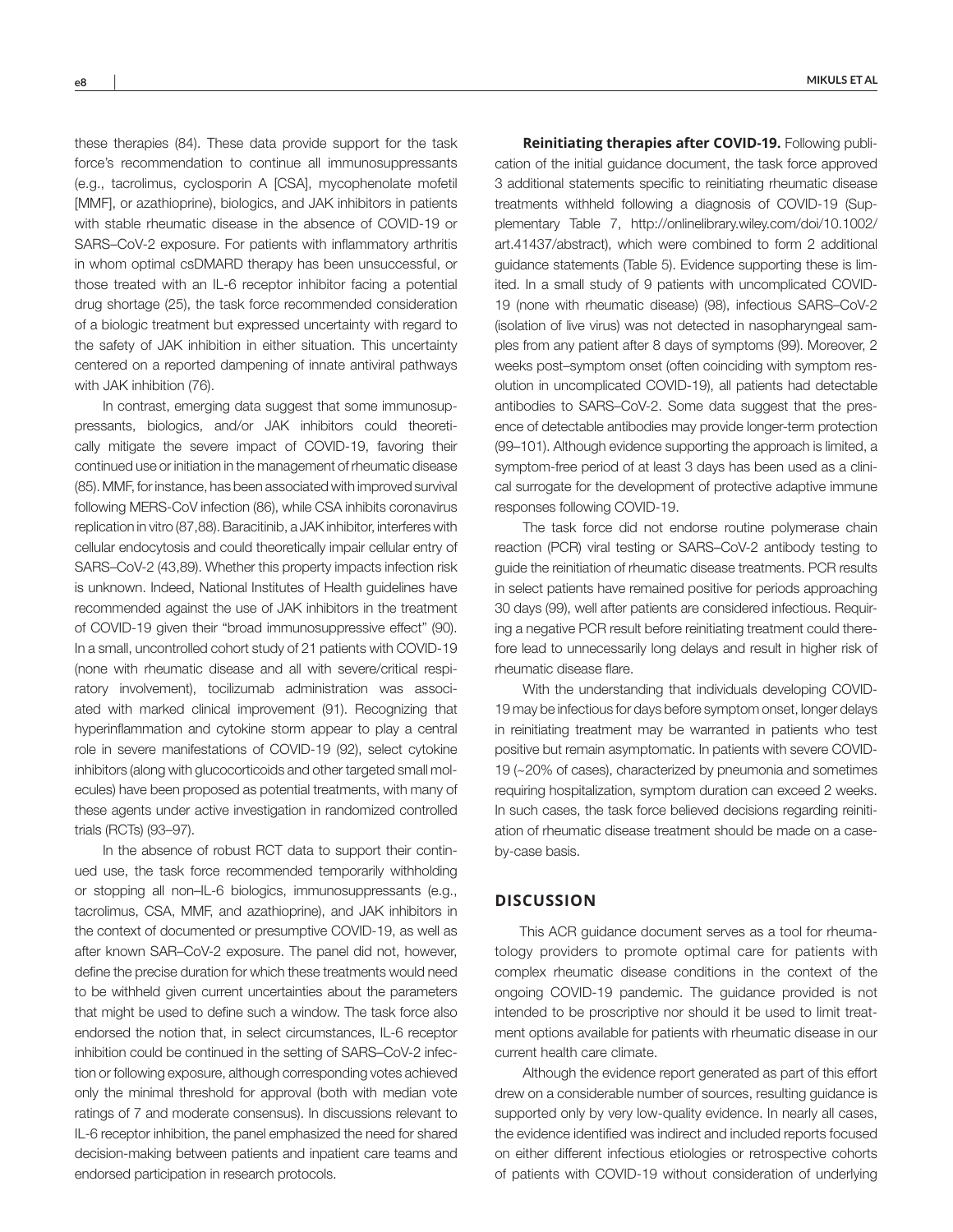rheumatic disease state. As a result, all of the guidance provided should be considered "conditional" (102,103). However, the literature in this area is rapidly evolving. A PubMed search limited to the time frame from January 1 through March 31 of 2020 resulted in >2,500 citations using the search term "COVID-19." The same search covering the first half of April resulted in >2,100 citations. As available literature focused on COVID-19 in rheumatic disease populations expands, we anticipate that current knowledge gaps will be addressed.

There are several strengths to this effort that are noteworthy. Responding to the urgency of need, the task force generated guidance over a compressed time frame, while simultaneously leveraging a well-established method of consensus building (modified Delphi in the context of the RAND/UCLA appropriateness method). The panel charged with guidance development included both rheumatologists and infectious disease specialists with broad expertise in relevant clinical areas and representing different regions, disease interests, and practice environments.

We acknowledge limitations in this effort as well. Although the document touches on a broad range of topics, the guidance generated is not comprehensive and does not follow the rigorous guideline methodology routinely used by the ACR when formal clinical practice guidelines are generated. Although this document addresses the administration of many different rheumatology treatments, it does not provide guidance on other medications used in rheumatology practice (e.g., tyrosine kinase inhibitors or prostacyclins). Other questions remain. For example, when choosing a new therapy, how should currently available biologics or targeted small molecule therapies be prioritized? What is the impact of COVID-19 on disease activity or function, in both the short- and the long-term? Are rheumatology treatments safe with the coadministration of emerging COVID-19 treatments?

As these and other questions are addressed and new information becomes available, this guidance document will need to be revisited, expanded, and perhaps, in some cases, amended. The ACR is committed to maintaining this as a "living document," allowing needed modifications throughout the pandemic in order to facilitate optimal outcomes in patients with rheumatic disease.

#### **AUTHOR CONTRIBUTIONS**

All authors were involved in drafting the article or revising it critically for important intellectual content, and all authors approved the final version to be published. Dr. Mikuls had full access to all of the data in the study and takes responsibility for the integrity of the data and the accuracy of the data analysis.

Study conception and design. Mikuls, Johnson, Fraenkel, Baden, Bermas, Chatham, Costenbader, Gravallese, Kalil, Weinblatt, Winthrop, Turner, Saag.

Acquisition of data. Mikuls, Johnson, Fraenkel, Arasaratnam, Baden, Bermas, Chatham, Cohen, Costenbader, Kalil, Weinblatt, Winthrop, Mudano, Turner, Saag.

Analysis and interpretation of data. Mikuls, Johnson, Fraenkel, Baden, Bermas, Chatham, Cohen, Costenbader, Gravallese, Kalil, Weinblatt, Winthrop, Mudano, Turner, Saag.

# **REFERENCES**

- 1. Zhu N, Zhang D, Wang W, Li X, Yang B, Song J, et al. A novel coronavirus from patients with pneumonia in China, 2019. N Engl J Med 2020;382:727–33.
- 2. Arthritis foundation. URL:<https://www.arthritis.org/>.
- 3. GHLF Creakyjoints. URL: [https://creakyjoints.org/.](https://creakyjoints.org/)
- 4. Global Healthy Living Foundation. URL: [https://www.ghlf.org/.](https://www.ghlf.org/)
- 5. Brook R. US Agency for Health Care Policy and Research Office of the Forum for Quality and Effectiveness in Health Care clinical practice guideline development: methodology perspectives. In: McCormick MS, Siegel R, editors. The RAND/UCLA appropriateness method. Rockville, MD: US Department of Health and Human Services, Public Health Service, Agency for Health Care Policy and Research; 1994: p. 59–70.
- 6. Shekelle PG, Kahan JP, Bernstein SJ, Leape LL, Kamberg CJ, Park RE. The reproducibility of a method to identify the overuse and underuse of medical procedures. N Engl J Med 1998;338:1888–95.
- 7. Shekelle PG, Chassin MR, Park RE. Assessing the predictive validity of the RAND/UCLA appropriateness method criteria for performing carotid endarterectomy. Int J Technol Assess Health Care 1998;14:707–27.
- Hemingway H, Chen R, Junghans C, Timmis A, Eldridge S, Black N, et al. Appropriateness criteria for coronary angiography in angina: reliability and validity. Ann Intern Med 2008;149:221–31.
- 9. Kravitz RL, Laouri M, Kahan JP, Guzy P, Sherman T, Hilborne L, et al. Validity of criteria used for detecting underuse of coronary revascularization. JAMA 1995;274:632–8.
- 10. Shekelle PG, MacLean CH, Morton SC, Wenger NS. Assessing care of vulnerable elders: methods for developing quality indicators. Ann Intern Med 2001;135:647–52.
- 11. Wu C, Chen X, Cai Y, Xia J, Zhou X, Xu S, et al. Risk factors associated with acute respiratory distress syndrome and death in patients with coronavirus disease 2019 pneumonia in Wuhan, China. JAMA Intern Med 2020;180:1–11.
- 12. Zhou F, Yu T, Du R, Fan G, Liu Y, Liu Z, et al. Clinical course and risk factors for mortality of adult in patients with COVID-19 in Wuhan, China: a retrospective cohort study. Lancet 2020;395:1054–62.
- 13. Yang J, Zheng Y, Gou X, Pu K, Chen Z, Guo Q, et al. Prevalence of comorbidities in the novel Wuhan coronavirus (COVID-19) infection: a systematic review and meta-analysis. Int J Infect Dis 2020;94: 91–5.
- 14. Richardson S, Hirsch JS, Narasimhan M, Crawford JM, McGinn T, Davidson KW, et al. Presenting characteristics, comorbidities, and outcomes among 5700 patients hospitalized with COVID-19 in the New York City area. JAMA 2020;323:2052–9.
- 15. Nurmohamed MT, Heslinga M, Kitas GD. Cardiovascular comorbidity in rheumatic diseases [review]. Nat Rev Rheumatol 2015;11:693–704.
- 16. Bichile T, Petri M. Prevention and management of co-morbidities in SLE. Presse Med 2014;43:e187–95.
- 17. Mikuls TR. Co-morbidity in rheumatoid arthritis. Best Pract Res Clin Rheumatol 2003;17:729–52.
- 18. Burner TW, Rosenthal AK. Diabetes and rheumatic diseases. Curr Opin Rheumatol 2009;21:50–4.
- 19. Sarzi-Puttini P, Giorgi V, Sirotti S, Marotto D, Ardizzone S, Rizzardini G, et al. COVID-19, cytokines and immunosuppression: what can we learn from severe acute respiratory syndrome? Clin Exp Rheumatol 2020;38:337–42.
- 20. Liu Z, Long W, Tu M, Chen S, Huang Y, Wang S, et al. Lymphocyte subset (CD4+, CD8+) counts reflect the severity of infection and predict the clinical outcomes in patients with COVID-19 [letter]. J Infect 2020;6:43.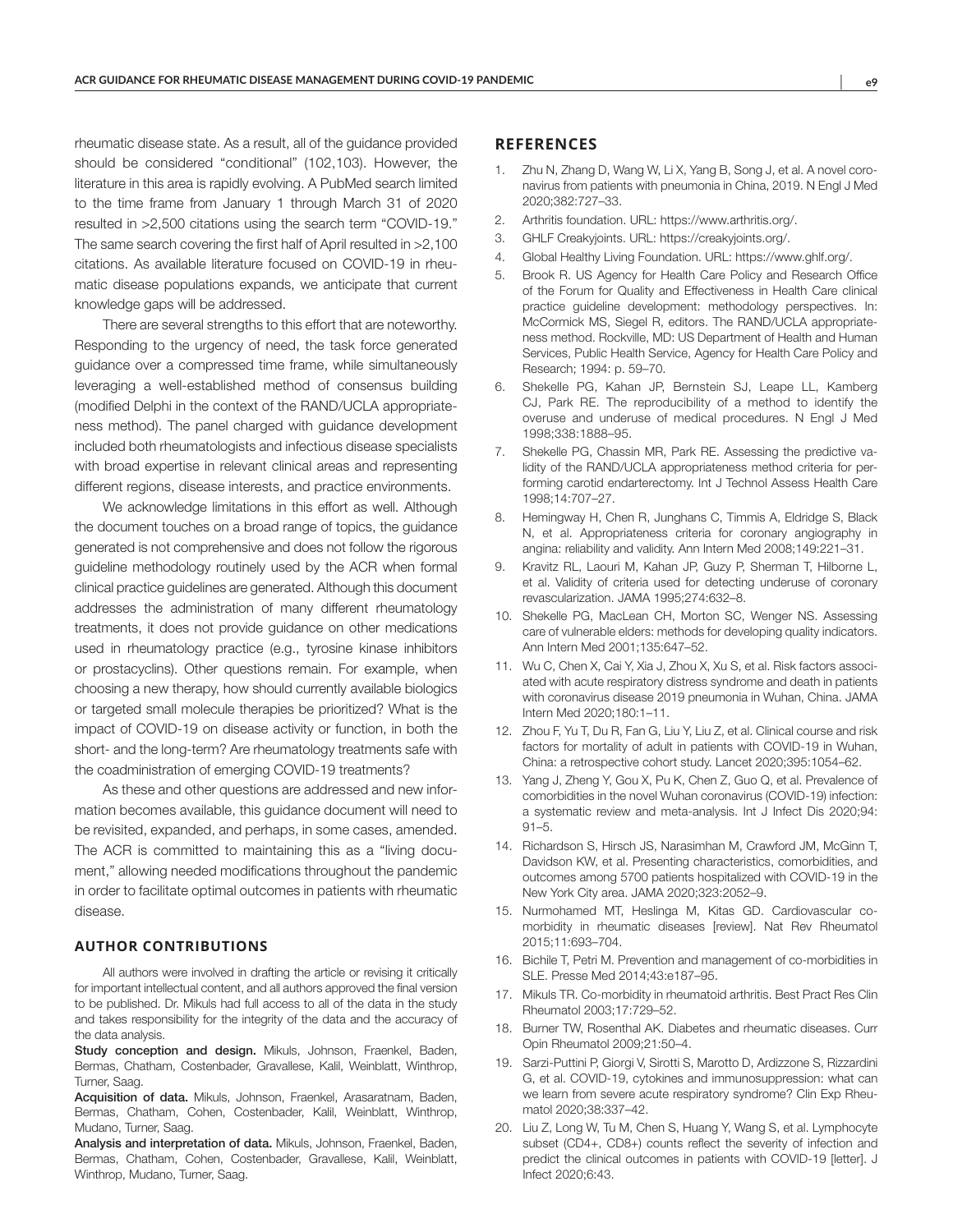- 21. Giwa AL, Desai A, Duca A. Novel 2019 coronavirus SARS-CoV-2 (COVID-19): an overview for emergency clinicians. Pediatr Emerg Med Pract 2020;17:1–24.
- 22. Terpos E, Ntanasis-Stathopoulos I, Elalamy I, Kastritis E, Sergentanis TN, Politou M, et al. Hematological findings and complications of COVID-19 [review]. Am J Hematol 2020;95:834–47.
- 23. Centers for Disease Control and Prevention. How to protect yourself & others. 2020. URL: [https://www.cdc.gov/coronavirus/2019](https://www.cdc.gov/coronavirus/2019-ncov/prevent-getting-sick/prevention.html) [ncov/prevent-getting-sick/prevention.html](https://www.cdc.gov/coronavirus/2019-ncov/prevent-getting-sick/prevention.html).
- 24. Centers for Disease Control and Prevention. What to do if you are sick. May 2020. URL: [https://www.cdc.gov/coronavirus/2019](https://www.cdc.gov/coronavirus/2019-ncov/if-you-are-sick/steps-when-sick.html) [ncov/if-you-are-sick/steps-when-sick.html.](https://www.cdc.gov/coronavirus/2019-ncov/if-you-are-sick/steps-when-sick.html)
- 25. American College of Rheumatology. COVID-19 practice and advocacy resources. May 2020. URL: [https://www.rheumatology.org/](https://www.rheumatology.org/Announcements/COVID-19-Practice-and-Advocacy#Telehealth) [Announcements/COVID-19-Practice-and-Advocacy#Telehealth.](https://www.rheumatology.org/Announcements/COVID-19-Practice-and-Advocacy#Telehealth)
- 26. Tsourdi E, Langdahl B, Cohen-Solal M, Aubry-Rozier B, Eriksen EF, Guañabens N, et al. Discontinuation of denosumab therapy for osteoporosis: a systematic review and position statement by ECTS. Bone 2017;105:11–7.
- 27. Fang L, Karakiulakis G, Roth M. Are patients with hypertension and diabetes mellitus at increased risk for COVID-19 infection? Lancet Respir Med 2020;8:e21.
- 28. Danser AH, Epstein M, Batlle D. Renin-angiotensin system blockers and the COVID-19 pandemic: at present there is no evidence to abandon renin-angiotensin system blockers. Hypertension 2020; 75:1382–5.
- 29. Younes A, Samad N. Utility of mTOR inhibition in hematologic malignancies. Oncologist 2011;16:730–41.
- 30. American Heart Association. Patients taking ACE-i and ARBs who contract COVID-19 should continue treatment, unless otherwise advised by their physician. March 2020. URL: [https://newsroom.](https://newsroom.heart.org/news/patients-taking-ace-i-and-arbs-who-contract-covid-19-should-continue-treatment-unless-otherwise-advised-by-their-physician) [heart.org/news/patients-taking-ace-i-and-arbs-who-contract-cov](https://newsroom.heart.org/news/patients-taking-ace-i-and-arbs-who-contract-covid-19-should-continue-treatment-unless-otherwise-advised-by-their-physician)[id-19-should-continue-treatment-unless-otherwise-advised-by](https://newsroom.heart.org/news/patients-taking-ace-i-and-arbs-who-contract-covid-19-should-continue-treatment-unless-otherwise-advised-by-their-physician)[their-physician](https://newsroom.heart.org/news/patients-taking-ace-i-and-arbs-who-contract-covid-19-should-continue-treatment-unless-otherwise-advised-by-their-physician).
- 31. Zhang P, Zhu L, Cai J, Lei F, Qin JJ, Xie J, et al. Association of inpatient use of angiotensin converting enzyme inhibitors and angiotensin II receptor blockers with mortality among patients with hypertension hospitalized with COVID-19. Circ Res 2020;126:1671–81.
- 32. Tselios K, Koumaras C, Urowitz MB, Gladman DD. Do current arterial hypertension treatment guidelines apply to systemic lupus erythematosus patients? A critical appraisal. Semin Arthritis Rheum 2014;43:521–5.
- 33. De Vries-Bouwstra JK, Allanore Y, Matucci-Cerinic M, Balbir-Gurman A. Worldwide expert agreement on updated recommendations for the treatment of systemic sclerosis. J Rheumatol 2020;47:249–54.
- 34. FitzGerald GA. Misguided drug advice for COVID-19. Science 2020;367:1434.
- 35. US Food and Drug Administration. FDA advises patients on use of non-steroidal anti-inflammatory drugs (NSAIDs) for COVID-19. March 2020. URL: [https://www.fda.gov/drugs/drug-safety-and-avail](https://www.fda.gov/drugs/drug-safety-and-availability/fda-advises-patients-use-non-steroidal-anti-inflammatory-drugs-nsaids-covid-19) [ability/fda-advises-patients-use-non-steroidal-anti-inflammatory](https://www.fda.gov/drugs/drug-safety-and-availability/fda-advises-patients-use-non-steroidal-anti-inflammatory-drugs-nsaids-covid-19)[drugs-nsaids-covid-19.](https://www.fda.gov/drugs/drug-safety-and-availability/fda-advises-patients-use-non-steroidal-anti-inflammatory-drugs-nsaids-covid-19)
- 36. Cheng Y, Luo R, Wang K, Zhang M, Wang Z, Dong L, et al. Kidney disease is associated with in-hospital death of patients with COVID-19. Kidney Int 2020;97:829–38.
- 37. Shi S, Qin M, Shen B, Cai Y, Liu T, Yang F, et al. Association of cardiac injury with mortality in hospitalized patients with COVID-19 in Wuhan, China. JAMA Cardiol 2020;5:802–10.
- 38. Wang D, Hu B, Hu C, Zhu F, Liu X, Zhang J, et al. Clinical characteristics of 138 hospitalized patients with 2019 novel coronavirus-infected pneumonia in Wuhan, China. JAMA 2020;323:1061–9.
- 39. National Institute for Health and Care Excellence. COVID-19 rapid guideline: managing symptoms (including at the end of life)

in the community. April 2020. URL: [https://www.nice.org.uk/](https://www.nice.org.uk/guidance/ng163) [guidance/ng163.](https://www.nice.org.uk/guidance/ng163)

- 40. Zhang C, Shi L, Wang FS. Liver injury in COVID-19: management and challenges. Lancet Gastroenterol Hepatol 2020;5:428–30.
- 41. Qin X, Qiu S, Yuan Y, Zong Y, Tuo Z, Li J, et al. Clinical characteristics and treatment of patients infected with COVID-19 in Shishou, China. Lancet 2020. URL: <https://ssrn.com/abstract=3541147>.
- 42. D'Antiga L. Coronaviruses and immunosuppressed patients: the facts during the third epidemic [letter]. Liver Transpl 2020;26:832–4.
- 43. Richardson P, Griffin I, Tucker C, Smith D, Oechsle O, Phelan A, et al. Baricitinib as potential treatment for 2019-nCoV acute respiratory disease. Lancet 2020;395:e30–1.
- 44. Lee N, Chan KC, Hui DS, Ng EK, Wu A, Chiu RW, et al. Effects of early corticosteroid treatment on plasma SARS-associated coronavirus RNA concentrations in adult patients. J Clin Virol 2004;31: 304–9.
- 45. Ni YN, Chen G, Sun J, Liang BM, Liang ZA. The effect of corticosteroids on mortality of patients with influenza pneumonia: a systematic review and meta-analysis. Crit Care 2019;23:99.
- 46. Pappas DA, Hooper MM, Kremer JM, Reed G, Shan Y, Wenkert D, et al. Herpes zoster reactivation in patients with rheumatoid arthritis: analysis of disease characteristics and disease-modifying antirheumatic drugs. Arthritis Care Res (Hoboken) 2015;67:1671–8.
- 47. Chen D, Li H, Xie J, Zhan Z, Liang L, Yang X. Herpes zoster in patients with systemic lupus erythematosus: clinical features, complications and risk factors. Exp Ther Med 2017;14:6222–8.
- 48. Youssef J, Novosad SA, Winthrop KL. Infection risk and safety of corticosteroid use. Rheum Dis Clin North Am 2016;42:157–76.
- 49. Zhou F, Yu T, Du R, Fan G, Liu Y, Liu Z, et al. Clinical course and risk factors for mortality of adult inpatients with COVID-19 in Wuhan, China: a retrospective cohort study. Lancet 2020;395:1054–62.
- 50. LaRochelle GE Jr, LaRochelle AG, Ratner RE, Borenstein DG. Recovery of the hypothalamic-pituitary-adrenal (HPA) axis in patients with rheumatic diseases receiving low-dose prednisone. Am J Med 1993;95:258–64.
- 51. Ibrahim A, Ahmed M, Conway R, Carey JJ. Risk of infection with methotrexate therapy in inflammatory diseases: a systematic review and meta-analysis. J Clin Med 2018;8:E15.
- 52. Bernatsky S, Hudson M, Suissa S. Anti-rheumatic drug use and risk of serious infections in rheumatoid arthritis. Rheumatology (Oxford) 2007;46:1157–60.
- 53. Yao X, Ye F, Zhang M, Cui C, Huang B, Niu P, et al. In vitro antiviral activity and projection of optimized dosing design of hydroxychloroquine for the treatment of severe acute respiratory syndrome coronavirus 2 (SARS-CoV-2). Clin Infect Dis 2020. E-pub ahead of print.
- 54. Gautret P, Lagier JC, Parola P, Hoang VT, Meddeb L, Mailhe M, et al. Hydroxychloroquine and azithromycin as a treatment of COV-ID-19: results of an open-label non-randomized clinical trial. Int J Antimicrob Agents 2020:105949. E-pub ahead of print.
- 55. US Food and Drug Administration. Coronavirus (COVID-19) update: daily roundup. March 2020. URL: [https://www.fda.gov/](https://www.fda.gov/news-events/press-announcements/coronavirus-covid-19-update-daily-roundup-march-30-2020) [news-events/press-announcements/coronavirus-covid-19-update-daily](https://www.fda.gov/news-events/press-announcements/coronavirus-covid-19-update-daily-roundup-march-30-2020)[roundup-march-30-2020](https://www.fda.gov/news-events/press-announcements/coronavirus-covid-19-update-daily-roundup-march-30-2020).
- 56. Wang M, Cao R, Zhang L, Yang X, Liu J, Xu M, et al. Remdesivir and chloroquine effectively inhibit the recently emerged novel coronavirus (2019-nCoV) in vitro. Cell Res 2020;30:269–71.
- 57. Gao J, Tian Z, Yang X. Breakthrough: chloroquine phosphate has shown apparent efficacy in treatment of COVID-19 associated pneumonia in clinical studies. Biosci Trends 2020;14:72–3.
- 58. US Food and Drug Administration. FDA drug shortages. April 2020. URL: [https://www.accessdata.fda.gov/scripts/drugshortages/dsp\\_](https://www.accessdata.fda.gov/scripts/drugshortages/dsp_ActiveIngredientDetails.cfm?AI=Hydroxychloroquine+Sulfate+Tablets&st=c&tab=tabs-4&panels=0) [ActiveIngredientDetails.cfm?AI=Hydroxychloroquine+Sulfate+Tab](https://www.accessdata.fda.gov/scripts/drugshortages/dsp_ActiveIngredientDetails.cfm?AI=Hydroxychloroquine+Sulfate+Tablets&st=c&tab=tabs-4&panels=0) [lets&st=c&tab=tabs-4&panels=0.](https://www.accessdata.fda.gov/scripts/drugshortages/dsp_ActiveIngredientDetails.cfm?AI=Hydroxychloroquine+Sulfate+Tablets&st=c&tab=tabs-4&panels=0)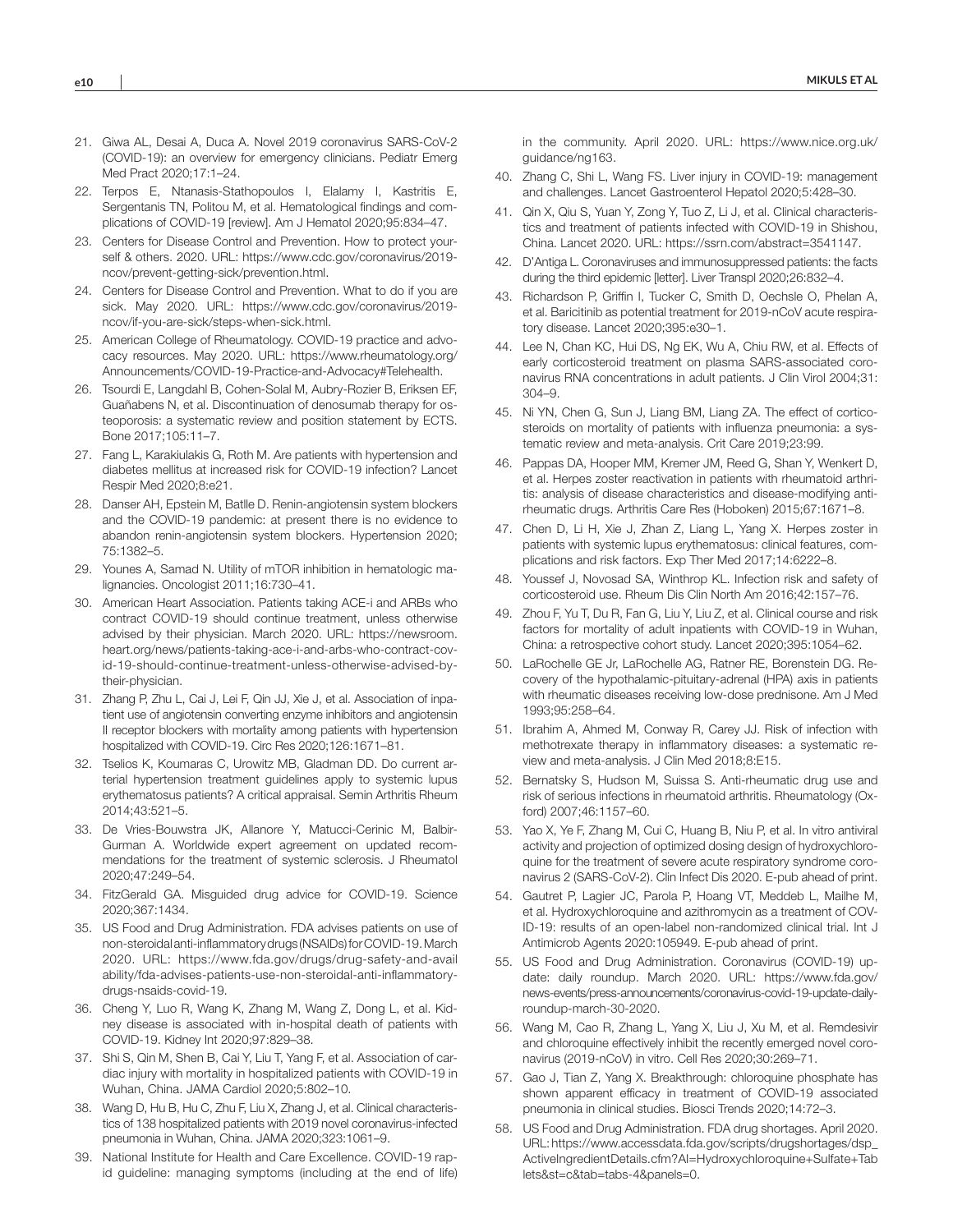- 59. Mok CC, Penn HJ, Chan KL, Tse SM, Langman LJ, Jannetto PJ. Hydroxychloroquine serum concentrations and flares of systemic lupus erythematosus: a longitudinal cohort analysis. Arthritis Care Res (Hoboken) 2016;68:1295–302.
- 60. Geraldino-Pardilla L, Perel-Winkler A, Miceli J, Neville K, Danias G, Nguyen S, et al. Association between hydroxychloroquine levels and disease activity in a predominantly Hispanic systemic lupus erythematosus cohort. Lupus 2019;28:862–7.
- 61. Peart E, Clowse ME. Systemic lupus erythematosus and pregnancy outcomes: an update and review of the literature. Curr Opin Rheumatol 2014;26:118–23.
- 62. Canadian Hydroxychloroquine Study Group. A randomized study of the effect of withdrawing hydroxychloroquine sulfate in systemic lupus erythematosus. N Engl J Med 1991;324:150–4.
- 63. Tsakonas E, Joseph L, Esdaile JM, Choquette D, Senécal JL, Cividino A, et al, for the Canadian Hydroxychloroquine Study Group. A long-term study of hydroxychloroquine withdrawal on exacerbations in systemic lupus erythematosus. Lupus 1998;7:80–5.
- 64. Bonow RO, Fonarow GC, O'Gara PT, Yancy CW. Association of coronavirus disease 2019 (COVID-19) with myocardial injury and mortality [editorial]. JAMA Cardiol 2020;5:751–3.
- 65. Sears SP, Getz TW, Austin CO, Palmer WC, Boyd EA, Stancampiano FF. Incidence of sustained ventricular tachycardia in patients with prolonged QTc after the administration of azithromycin: a retrospective study. Drugs Real World Outcomes 2016;3:99–105.
- 66. Choi Y, Lim HS, Chung D, Choi JG, Yoon D. Risk evaluation of azithromycin-induced QT prolongation in real-world practice. Biomed Res Int 2018;2018:1574806.
- 67. Listing J, Gerhold K, Zink A. The risk of infections associated with rheumatoid arthritis, with its comorbidity and treatment. Rheumatology (Oxford) 2013;52:53–61.
- 68. Tudesq JJ, Cartron G, Riviere S, Morquin D, Iordache L, Mahr A, et al. Clinical and microbiological characteristics of the infections in patients treated with rituximab for autoimmune and/or malignant hematological disorders [review]. Autoimmun Rev 2018;17:115– 24.
- 69. Singh JA, Cameron C, Noorbaloochi S, Cullis T, Tucker M, Christensen R, et al. Risk of serious infection in biological treatment of patients with rheumatoid arthritis: a systematic review and metaanalysis. Lancet 2015;386:258–65.
- 70. Singh JA. Infections with biologics in rheumatoid arthritis and related conditions: a scoping review of serious or hospitalized infections in observational studies. Curr Rheumatol Rep 2016;18:61.
- 71. Strangfeld A, Eveslage M, Schneider M, Bergerhausen HJ, Klopsch T, Zink A, et al. Treatment benefit or survival of the fittest: what drives the time-dependent decrease in serious infection rates under TNF inhibition and what does this imply for the individual patient? Ann Rheum Dis 2011;70:1914–20.
- 72. Grijalva CG, Chen L, Delzell E, Baddley JW, Beukelman T, Winthrop KL, et al. Initiation of tumor necrosis factor-α antagonists and the risk of hospitalization for infection in patients with autoimmune diseases. JAMA 2011;306:2331–9.
- 73. Galloway JB, Hyrich KL, Mercer LK, Dixon WG, Fu B, Ustianowski AP, et al. Anti-TNF therapy is associated with an increased risk of serious infections in patients with rheumatoid arthritis especially in the first 6 months of treatment: updated results from the British Society for Rheumatology Biologics Register with special emphasis on risks in the elderly. Rheumatology (Oxford) 2011;50:124–31.
- 74. Zhang N, Wilkinson S, Riaz M, Östör AJ, Nisar MK. Does methotrexate increase the risk of varicella or herpes zoster infection in patients with rheumatoid arthritis? A systematic literature review. Clin Exp Rheumatol 2012;30:962–71.
- 75. Strangfeld A, Listing J, Herzer P, Liebhaber A, Rockwitz K, Richter C, et al. Risk of herpes zoster in patients with rheumatoid arthritis treated with anti-TNF-ɑ agents. JAMA 2009;301:737–44.
- 76. Winthrop KL, Curtis JR, Lindsey S, Tanaka Y, Yamaoka K, Valdez H, et al. Herpes zoster and tofacitinib: clinical outcomes and the risk of concomitant therapy. Arthritis Rheumatol 2017;69:1960–8.
- 77. Winthrop KL. The emerging safety profile of JAK inhibitors in rheumatic disease [review]. Nat Rev Rheumatol 2017;13:320.
- 78. Smolen JS, Nash P, Durez P, Hall S, Ilivanova E, Irazoque-Palazuelos F, et al. Maintenance, reduction, or withdrawal of etanercept after treatment with etanercept and methotrexate in patients with moderate rheumatoid arthritis (PRESERVE): a randomised controlled trial. Lancet 2013;381:918–29.
- 79. Van Vollenhoven RF, Østergaard M, Leirisalo-Repo M, Uhlig T, Jansson M, Larsson E, et al. Full dose, reduced dose or discontinuation of etanercept in rheumatoid arthritis. Ann Rheum Dis 2016;75:52–8.
- 80. Smolen JS, Emery P, Fleischmann R, van Vollenhoven RF, Pavelka K, Durez P, et al. Adjustment of therapy in rheumatoid arthritis on the basis of achievement of stable low disease activity with adalimumab plus methotrexate or methotrexate alone: the randomised controlled OPTIMA trial. Lancet 2014;383:321–32.
- 81. Takeuchi T, Genovese MC, Haraoui B, Li Z, Xie L, Klar R, et al. Dose reduction of baricitinib in patients with rheumatoid arthritis achieving sustained disease control: results of a prospective study. Ann Rheum Dis 2019;78:171–8.
- 82. Au K, Reed G, Curtis JR, Kremer JM, Greenberg JD, Strand V, et al. High disease activity is associated with an increased risk of infection in patients with rheumatoid arthritis. Ann Rheum Dis 2011;70:785–91.
- 83. Pimentel-Quiroz VR, Ugarte-Gil MF, Harvey GB, Wojdyla D, Pons-Estel GJ, Quintana R, et al. Factors predictive of serious infections over time in systemic lupus erythematosus patients: data from a multi-ethnic, multi-national, Latin American lupus cohort. Lupus 2019;28:1101–10.
- 84. Richter A, Listing J, Schneider M, Klopsch T, Kapelle A, Kaufmann J, et al. Impact of treatment with biologic DMARDs on the risk of sepsis or mortality after serious infection in patients with rheumatoid arthritis. Ann Rheum Dis 2016;75:1667–73.
- 85. Favalli EG, Ingegnoli F, de Lucia O, Cincinelli G, Cimaz R, Caporali R. COVID-19 infection and rheumatoid arthritis: faraway, so close! [review]. Autoimmun Rev 2020;102523.
- 86. Al Ghamdi M, Alghamdi KM, Ghandoora Y, Alzahrani A, Salah F, Alsulami A, et al. Treatment outcomes for patients with Middle Eastern Respiratory Syndrome Coronavirus (MERS CoV) infection at a coronavirus referral center in the Kingdom of Saudi Arabia. BMC Infect Dis 2016;16:174.
- 87. Tanaka Y, Sato Y, Sasaki T. Suppression of coronavirus replication by cyclophilin inhibitors. Viruses 2013;5:1250–60.
- 88. De Wilde AH, Zevenhoven-Dobbe JC, van der Meer Y, Thiel V, Narayanan K, Makino S, et al. Cyclosporin A inhibits the replication of diverse coronaviruses. J Gen Virol 2011;92:2542–8.
- 89. Stebbing J, Phelan A, Griffin I, Tucker C, Oechsle O, Smith D, et al. COVID-19: combining antiviral and anti-inflammatory treatments. Lancet Infect Dis 2020;20:400–2.
- 90. National Institutes of Health. Therapeutic options for COVID-19 currently under investigation. April 2020. URL: [https://covid19](https://covid19treatmentguidelines.nih.gov/therapeutic-options-under-investigation/) [treatmentguidelines.nih.gov/therapeutic-options-under-investigation/.](https://covid19treatmentguidelines.nih.gov/therapeutic-options-under-investigation/)
- 91. Xu X, Han M, Li T, Sun W, Wang D, Fu B, et al. Effective treatment of severe COVID-19 patients with tocilizumab. February 2020. URL: [https://www.ser.es/wp-content/uploads/2020/03/TCZ-and-](https://www.ser.es/wp-content/uploads/2020/03/TCZ-and-COVID-19.pdf)[COVID-19.pdf.](https://www.ser.es/wp-content/uploads/2020/03/TCZ-and-COVID-19.pdf)
- 92. McGonagle D, Sharif K, O'Regan A, Bridgewood C. The role of cytokines including interleukin-6 in COVID-19 induced pneumonia and macrophage activation syndrome-like disease. Autoimmun Rev 2020;102537.
- 93. ClinicalTrials.gov. National Library of Medicine. Efficacy and safety of emapalumab and anakinra in reducing hyperinflammation and